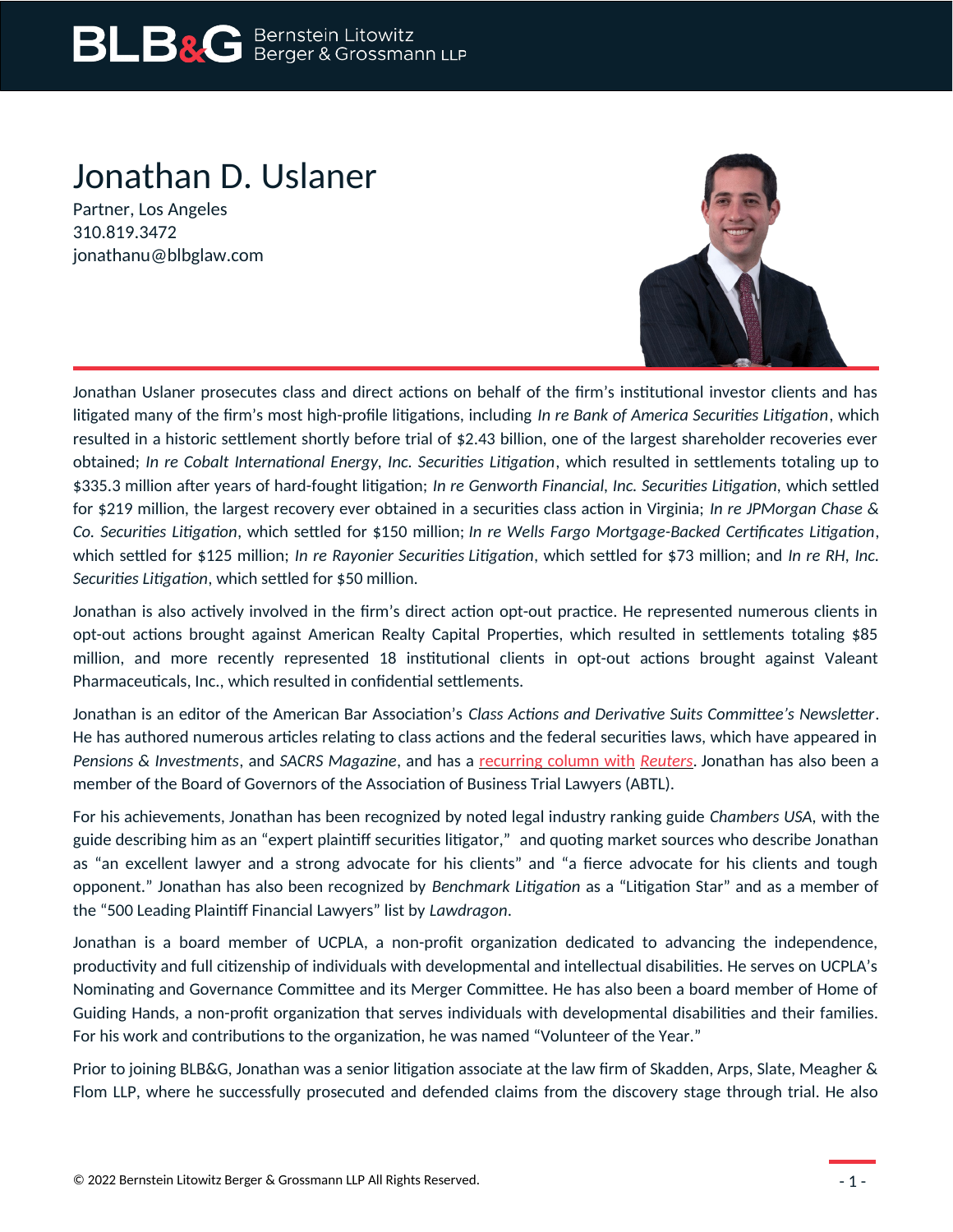

gained significant trial experience as a volunteer prosecutor for the City of Inglewood, California, as well as a judicial extern for Justice Steven Wayne Smith of the Supreme Court of Texas.

## **Education**

- The University of Texas School of Law, 2005, J.D., University of Texas Presidential Academic Merit Fellowship; Articles Editor, *Texas Journal of Business Law*
- Duke University, 2001, B.A., *magna cum laude*, William J. Griffith Award for Leadership; Chairperson, Duke University Undergraduate Publications Board

## **Admissions**

- California
- United States District Court for the Central District of California
- United States District Court for the Northern District of California
- New York
- United States District Court for the Southern District of New York

## **Publications**

- May 9, 2022 "Forewarned is forearmed: shareholders to benefit from new SEC climate disclosure rules" by Jonathan D. Uslaner and Ryan Dykhouse Published in *Reuters*
- February 15, 2022 "Nasdaq's Board Diversity Rules: Inclusivity is Good Business" by Jonathan D. Uslaner and Thomas Sperber Published in *Reuters*
- November 29, 2021 "SEC Whistleblower Program Seeing Renewed Support Under Biden Administration" by Jonathan Uslaner and Lauren Cruz Published in *Reuters*
- September 9, 2021 "Gaming the System: Corporate Disclosures and Information Bundling" by Jonathan D. Uslaner published in *Reuters*
- June 23, 2021 "Important Considerations in Deciding Whether to Opt Out of Securities Class Actions" by Jonathan Uslaner published in *Reuters*
- June 28, 2018 "Commentary: When watchdogs go astray" by Jonathan Uslaner (as published by Pensions & Investments)
- May 2018 "When One Share Does Not Mean One Vote: The Fight Against Dual-Class Capital Structures" by Mark Lebovitch and Jonathan Uslaner (as published by SACRS Magazine)
- October 1, 2016 "Combatting Objectionable Objections" by Jonathan Uslaner, *The American Bar Association*, Fall 2016
- October 12, 2016 "Second Circuit Clarifications on Key Investor Protections" by Jonathan Uslaner and Jai Chandrasekher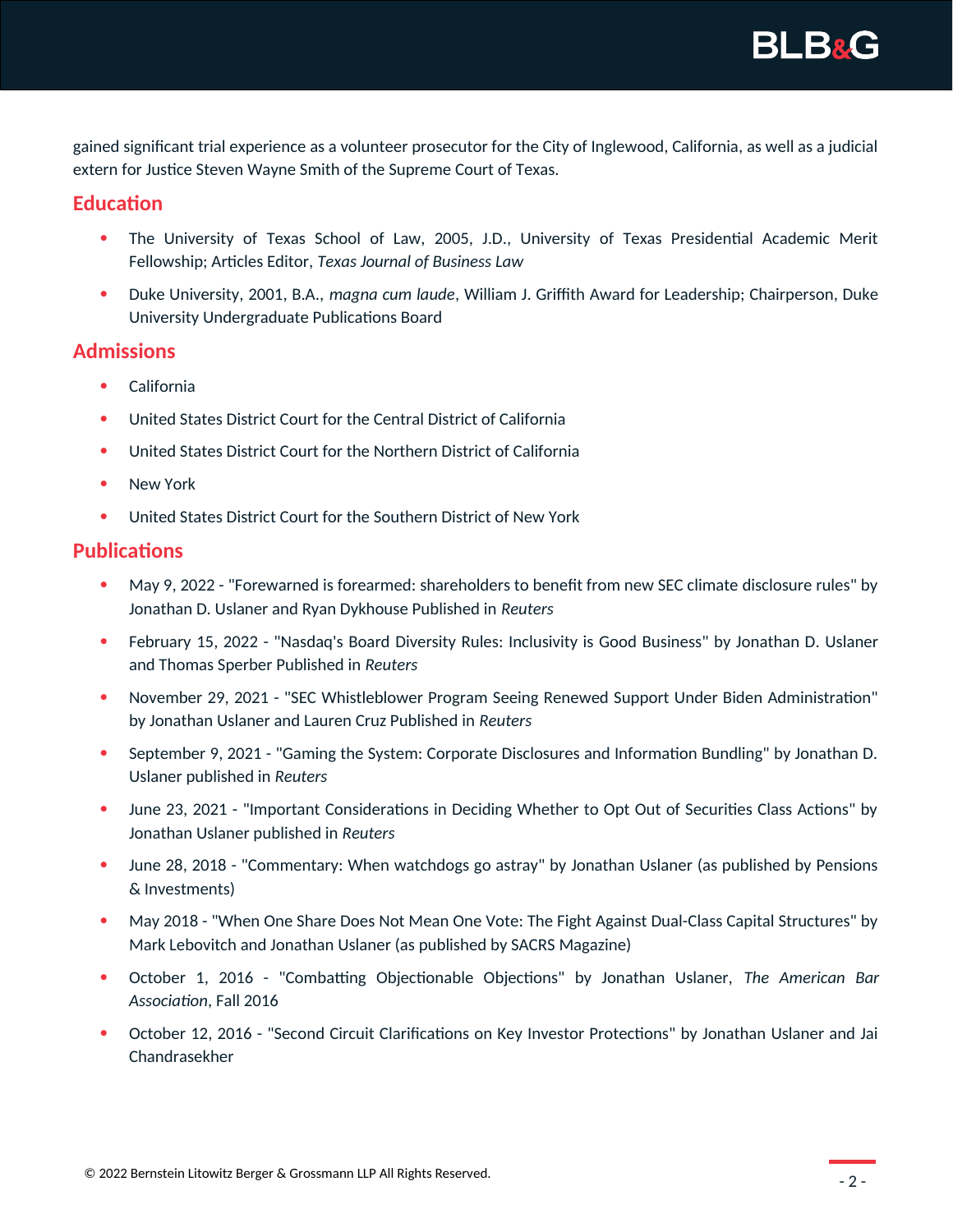

- March 1, 2016 "Keeping Plaintiffs in the Driver's Seat: The Supreme Court Rejects 'Pick-Off' Settlement Offers " - by Jonathan Uslaner (as published in *The American Bar Association Section of Litigation Newsletter*)
- February 19, 2015 "Much More Than 'Housekeeping': Rule 23(c)(4) in Action" by Jonathan Uslaner, (as published in *The American Bar Association Section of Litigation Newsletter*, Fall 2015)

#### **Awards**

- June 1, 2022 *Chambers* Again Ranks BLB&G Top Securities Litigation Firm
- October 5, 2021 *Benchmark Litigation* Again Names BLB&G One of the Top Firms in the Nation in 2022 Guide
- August 18, 2021 *Lawdragon* Names BLB&G Partners to The 2021 Edition of the "500 Leading Plaintiff Financial Lawyers" List
- October 7, 2020 *Benchmark Litigation* Again Names BLB&G One of the Top Firms in the Nation in 2021 Guide
- September 20, 2020 20 BLB&G Attorneys Named by *Super Lawyers* to its 2020 New York Metro Edition
- August 2020 *Lawdragon* Names BLB&G Partners to The 2020 Edition of the "500 Leading Plaintiff Financial Lawyers" List
- September 2019 *Lawdragon* Names 20 BLB&G Attorneys Among its "500 Leading Plaintiff Financial Lawyers" list
- August 2019 *Benchmark* Names Three BLB&G Partners to Its "40 & Under Hot List"
- October 2018 *Benchmark* Again Names BLB&G One of the Top Firms in the Nation
- October 2018 *Benchmark* Names Seven BLB&G Partners as Litigation Stars
- October 2017 *Benchmark* Again Names BLB&G One of the Top Firms in the Nation
- August 1, 2017 *Benchmark* Again Names Four BLB&G Partners to Its "Under 40 Hot List"
- October 2016 *Benchmark* Names Six BLB&G "Litigation Stars"
- August 15, 2016 Four BLB&G Partners Named to *Benchmark* "Under 40 Hot List"
- May 18, 2016 Jonathan Uslaner Named Among *Daily Journal's* Top 40 Under 40
- April 6, 2016 *Law360* Profiles Jonathan Uslaner as National Securities Litigation "Rising Star"
- April 1, 2016 Katherine Sinderson and Jonathan Uslaner Named "Rising Stars" by *Law360*

#### **Events**

- March 11, 2022 BLB&G Attorneys Rebecca Boon, Jon Uslaner, and Lauren Cruz Will Present to Berkeley Plaintiffs' Law Association on "Securities Litigation and Social Justice"
- April 21, 2021 BLB&G Partner Jonathan Uslaner Serves as a Panelist at the Third Annual Class Action Law Forum